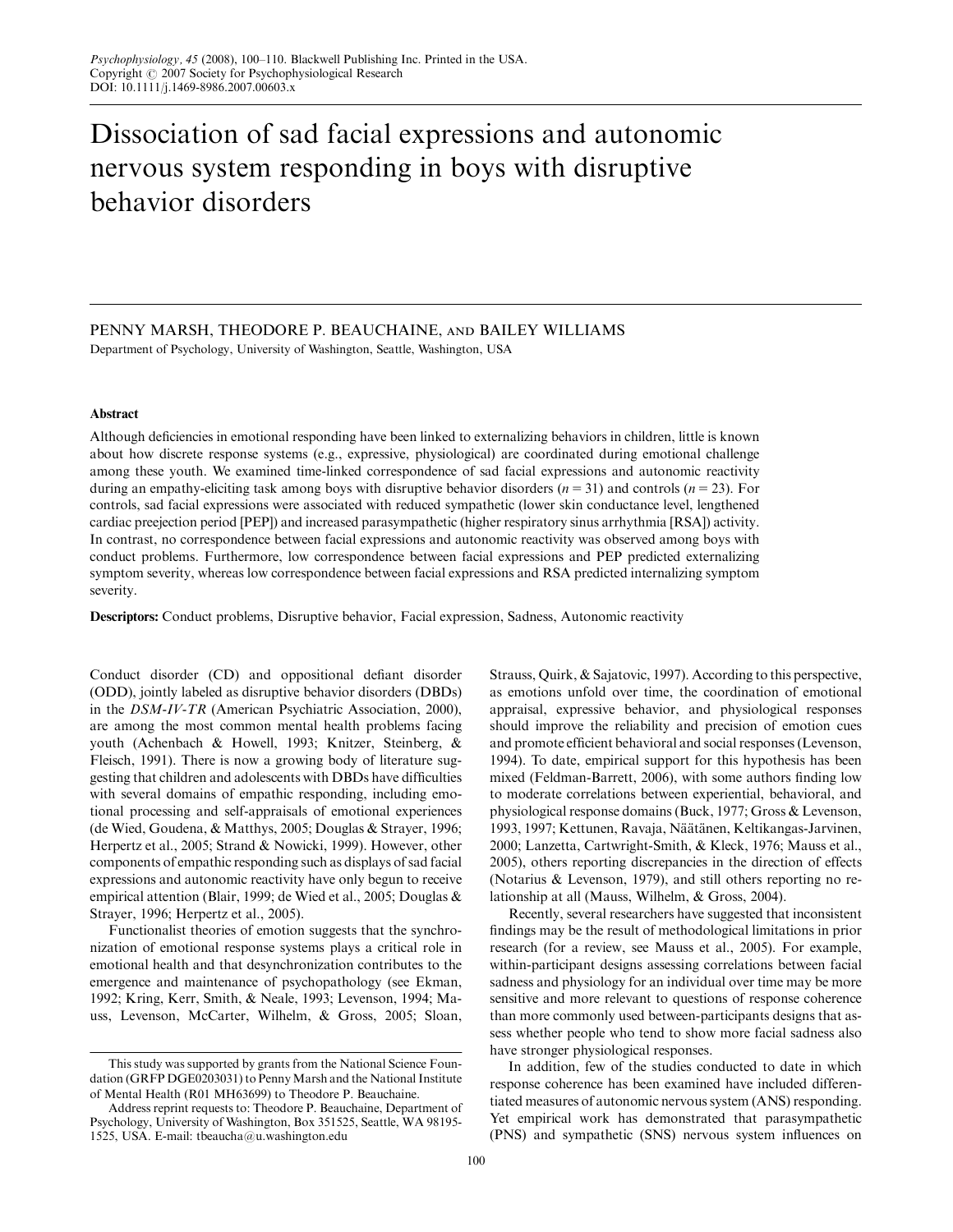heart rate often operate with considerable independence in affecting cardiac chronotropy (Berntson, Cacioppo, Quigley, & Fabro, 1994; Cacioppo, Uchino, & Berntson, 1994). This suggests that studies of response coherence that include measures of physiological responding may benefit from using independent indicators of PNS (respiratory sinus arrhythmia) and SNS (electrodermal responding, cardiac preejection period) activation rather than using measures that are influenced concurrently by both autonomic branches (heart rate). For example, response coherence between electrodermal responding (EDR) and facial affect assessed using a within-participant design during episodes of sadness is moderate to high in samples of healthy adults (Mauss et al., 2005).

Preliminary research suggests that there are marked individual differences in the degree of response coherence and that deficits in emotion regulation capabilities and/or attempts to control emotional expression may cause uncoupling of response domains for some individuals (Mauss et al., 2005). Along these lines, dissociation of emotion response systems has been noted in those with depression and schizophrenia, two disorders that are characterized by dysregulated emotion, and among individuals low in dispositional emotion expressivity (Gross, John, & Richards, 2000; Kring et al., 1993; Sloan et al., 1997). Yet surprisingly, no research has explored the extent to which youth with DBDs may exhibit less correspondence across emotional response systems (e.g., facial expression, autonomic reactivity) than their typically developing peers. In this article, time-linked correspondence between facial expressions of sadness and autonomic responding during a sad emotion induction are compared between boys with DBDs and typically developing controls.

Until recently, evidence for deficits in empathic responding among youth with DBDs came primarily from studies of nonverbal processing abilities and self-reported emotional empathy. Nonverbal processing of affect, or the ability to read and decode emotions in faces and vocal tones, is critical for social functioning and is a principal component of empathy (Elfenbein, Marsh, & Ambady, 2002). Children with DBDs are less accurate at decoding emotion in both faces and voices. For example, children with psychopathic tendencies show selective impairments in the recognition of both sad and fearful vocal tones and facial expressions (Stevens, Charman, & Blair, 2001). Furthermore, clinically identified children diagnosed with CD do not decode emotion in faces as well as age-matched controls (Strand & Nowicki, 1999). Youth with DBDs also self-report lower emotional arousal in response to affective pictures and describe fewer concordant emotional responses to other's expressions of affect, particularly sadness and anger (de Wied et al. 2005; Douglas & Strayer, 1996; Herpertz et al., 2005). These findings are not surprising given the extent to which emotional sensitivity conflicts with aggressive or otherwise delinquent acts that are characteristic of these youth (Beauchaine, Gartner, & Hagen, 2000; Blair, 1995).

Among the various components of emotional responding, facial expressions have emerged as a promising means of evaluating state reactivity to emotionally evocative stimuli and appear to be particularly relevant for studies of empathy (Ekman, 1992). Humans tend to unconsciously mimic facial expressions that are congruent with the emotions they perceive, and this mimicry appears to be important for efficiently and accurately detecting emotional states in others (Niedenthal, Brauer, Halberstadt, & Innes-Ker, 2001). Compared with simply observing emotional subject matter, generating facial muscle movements that imitate another's emotional state evokes heightened activation in neural circuits that are implicated in the experience of emotion, such as the inferior frontal cortex, superior temporal cortex, insula, and amygdala (Carr, Iacoboni, Dubeau, Mazziotta, & Luigi Lenzi, 2003; Iacoboni, 2005). Thus, mimicry may play an important role in the ability to empathize with the emotions of others. Facial mimicry of sadness is of particular interest, as it is important in emotional contagion, or vicariously sharing the emotions of others, which is thought to precede empathic responding (Hess & Blairy, 2001).

Although few studies have investigated facial expressions in youth with DBDs, preliminary findings have begun to emerge. While taking an IQ test, externalizing boys exaggerated facial expressions of anger, but not of fear or sadness (Keltner, Moffitt, & Stouthamer-Loeber, 1995). In contrast, facial mimicry of angry facial expressions is limited among boys with DBDs, suggesting that they may be deficient in their ability to identify with angry emotional states in others (de Wied, van Boxtel, Zaalberg, Goudena, & Matthys, 2006). Thus, although preliminary research suggests that facial expressions of sadness may not be impaired in youth with DBDs, no research has investigated facial sadness in these youth using tasks designed specifically to elicit sad emotional states (Keltner et al., 1995). Thus, further research is needed.

There is also evidence that viewing another person in distress elicits corresponding autonomic nervous system (ANS) responses that indicate emotional states (Eisenberg et al., 1988; Levenson & Ruef, 1992; Tsai, Levenson, & Cartenson, 2000; Walbott, 1991). These autonomic response patterns appear to be consistent across cultures and serve to recruit the physiological resources needed to regulate and respond to emotional cues (Levenson, 1992; Levenson & Ruef, 1992). The ANS also mediates expressive changes in the eyes and facial muscles that are important for emotional communication (Levenson, 2003). Thus, different patterns of ANS responding appear to be important for empathy reactions.

It is now well known that children and adolescents with DBDs exhibit patterns of underresponsiveness in both the sympathetic and parasympathetic branches of the ANS (e.g., Beauchaine, Gatzke-Kopp, & Mead, 2007; Beauchaine, Katkin, Strassberg, & Snarr, 2001; Crowell et al., 2006; Ortiz & Raine, 2004). These findings extend to a number of stimulus conditions, including (a) responding for monetary incentives, (b) viewing escalating conflict scenes among child actors, and (c) viewing both pleasant (pictures of pets or family scenes) and unpleasant (pictures of wounded children and violent scenes) images (e.g., Beauchaine et al., 2001; Herpertz et al., 2005). In the only study in which autonomic reactivity was assessed specifically during distress cues in such a population, Blair (1999) reported lower skin conductance responses to expressive emotional slides (e.g., a person crying) among clinic-referred children with psychopathic tendencies compared with controls. Although these same deficits were not observed in boys with DBDs who did not exhibit psychopathic traits, the sample size was limited, and only one measure of autonomic activity (electrodermal responding) was recorded. Thus, it remains unclear whether youth with DBDs show broader patterns of deficient autonomic responding when viewing others in distress. However, these findings suggest that boys with DBDs may not show a more global pattern of abnormal autonomic responding during sad emotional states.

In addition, research conducted with DBD samples to date has focused almost exclusively on reactivity within single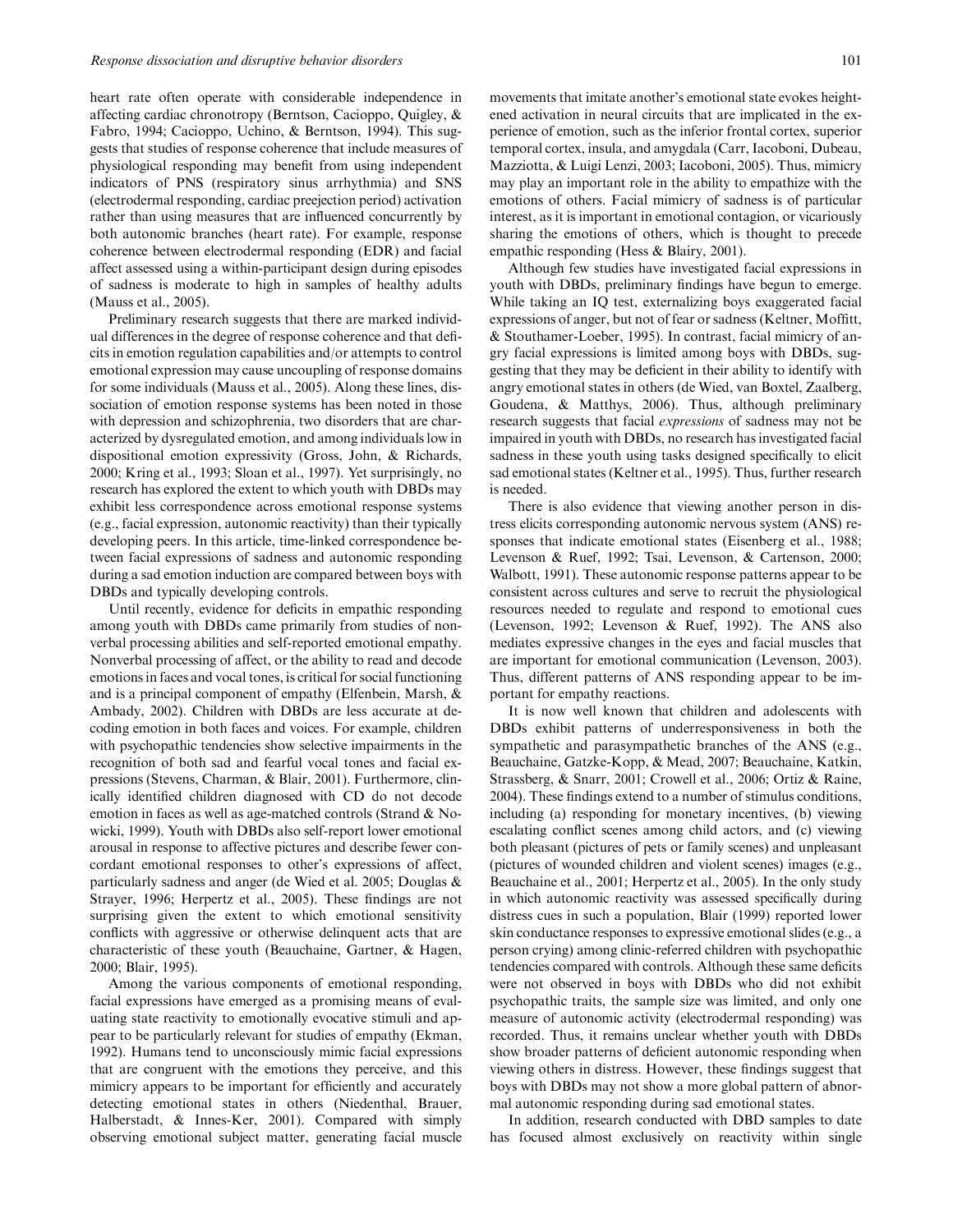emotional response systems. The few studies that have sampled multiple domains of emotional responding among youth with DBDs have indicated functional compromises across systems, underscoring the importance of measuring multiple domains of emotional reactivity. Children with CD, for example, self-report low levels of arousal to unpleasant pictures and show autonomic hyporesponsiveness to positive, negative, and neutral emotional stimuli (Herpertz et al., 2005). Thus, although much progress has been made in delineating the univariate emotional deficits exhibited by youth with DBDs, it remains unclear how their emotion response systems are coordinated. One possibility is that certain deficits (such as responses to sadness) may not be observable unless multiple response systems are considered.

In this study, we used multilevel modeling techniques to evaluate time-linked correspondence of facial expressions of sadness and ANS reactivity in youth with DBDs and their typically developing peers. We use the term correspondence somewhat broadly to refer to time-linked correlations between any two emotional response systems. This is the first study to apply a multilevel modeling approach to questions of response coherence. This procedure should be more sensitive to detecting effects than more traditional approaches given increased power associated with direct modeling of hierarchically structured data at all levels of nesting (i.e., repeated measures nested within individuals nested within groups).

In addition, although many theories of response coherence are predicated on the fact that incoherent emotional responding across systems marks ill health, to our knowledge this is the first study to use such methodologically rigorous procedures to test whether the level of coherence differs between individuals with and without psychopathology. This study addresses a critical hypothesis—that boys with DBDs show less correspondence across emotional response systems than control boys—regardless of their overall levels of emotional responding. We examined how emotional response systems are coordinated in boys with DBDs and their age-matched peers during a sad emotion induction. We hypothesized that boys with DBDs would exhibit (a) fewer expressions of sadness, (b) less physiological reactivity, and (c) less correspondence between facial expressions of sadness and autonomic reactivity during an empathy-eliciting film than controls.

#### Method

#### **Participants**

Data for this study were drawn from a larger investigation of the autonomic substrates of childhood emotional and behavioral problems. Parents of children were recruited through fliers, newspaper ads, and community outpatient clinics serving suburban and urban communities in and around Seattle, Washington. One version of these ads described the behavioral characteristics of ODD and CD and informed parents that they could earn \$75 for participating with their child. A second version recruited well-adjusted children. Parents of potential child participants were interviewed by telephone using a computerized diagnostic interview that included portions of the Child Symptom Inventory (CSI; Gadow & Sprafkin, 1997). The parent version of the CSI is a dimensionalized DSM-IV checklist with established test–retest reliability and adequate predictive validity compared with psychiatric diagnoses of ODD and CD (Gadow & Sprafkin, 2002). Parent responses on the CSI also demonstrate concurrent validity with the aggressive behavior and delinquency subscales on the Child Behavior Checklist (CBCL; Achenbach, 1991). Ratings are rendered across four anchors  $(0 = never,$  $1 =$  sometimes,  $2 =$  often,  $3 =$  very often), with scores of 2 or higher considered positive for each diagnostic criterion. Children were considered positive for a given disorder if enough symptoms were endorsed at 2 or higher to meet DSM-IV criteria.

Families were invited to participate if they met inclusion criteria but failed to meet exclusion criteria for one of the study groups. Boys were placed in the DBD group if they met diagnostic criteria for ODD and/or CD based on the CSI. Controls were required to be diagnosis free on all CSI-assessed disorders. Scores on all psychopathology scales are reported by group in Table 1. Convergent evidence of psychopathology was obtained from the CBCL, parent report (Achenbach, 1991). Scores obtained on the CBCL aggression, attention, and anxious/depressed scales are also reported by group in Table 1.

The sample included 31 boys with DBDs and 23 controls, ranging in age from 9 to 13. The racial/ethnic composition included 16.7% minority participants (7.4% African American, 3.7% American Indian, 1.9% Asian American, 3.8% other). Parents reported a median family income of \$50,000. Demographic information is reported in Table 1.

## Procedure

Active informed consent was obtained from parents and youth according to procedures approved by the University of Washington Human Subjects Review Committee. Participants were instructed to avoid caffeine and over-the-counter medications 24 h prior to their visit. Participants were also asked to discontinue stimulants (if applicable)—most of which have very short half lives $-36$  h prior to the laboratory visit to minimize effects on psychophysiological recordings. Use of other medications was fairly low in this sample. Nine participants (16.7%) reported stimulant use, 2 participants (3.7%) reported antidepressant use, and 1 participant (1.9%) reported atomoxetine use. All analyses were initially run with these boys dropped from the models and then refit with them included. No significant differences were observed between models, so only the models with all participants included are presented. All information obtained from participant families was protected by a Certificate of Confidentiality from the National Institute of Mental Health.

During the visit, boys were seated in a sound-attenuated room and filmed by a concealed camera. Boys first participated in a monetary incentive and extinction task that lasted approximately 30 min and has been described in detail elsewhere (e.g., Beauchaine et al., 2001). Then, following a 5-min baseline, participants underwent the sad emotion induction procedure.<sup>1</sup> This involved watching a 3-min scene from The Champ, a film that has been used extensively in prior research to elicit emotional sadness, as indicated by subjective, behavioral, physiological, and neural responses among both adolescents and adults (e.g., Crowell et al., 2005; Goldin et al., 2005; Gross & Levenson, 1995; Hewig et al., 2005; Hutcherson, Goldin, Ochsner, Gabrieli, & Gross, 2005). The film shows a young boy responding to the

<sup>&</sup>lt;sup>1</sup>To determine whether there were carryover effects in the autonomic measures from the incentive task, we performed repeated measures analyses of variance in which (a) the last minute of responding during the 5-min baseline before the incentive task and (b) the last minute of responding during the 5-min baseline before the film were evaluated. No time effects, group effects, or Group  $\times$  Time interactions were found for PEP, SCL, or RSA.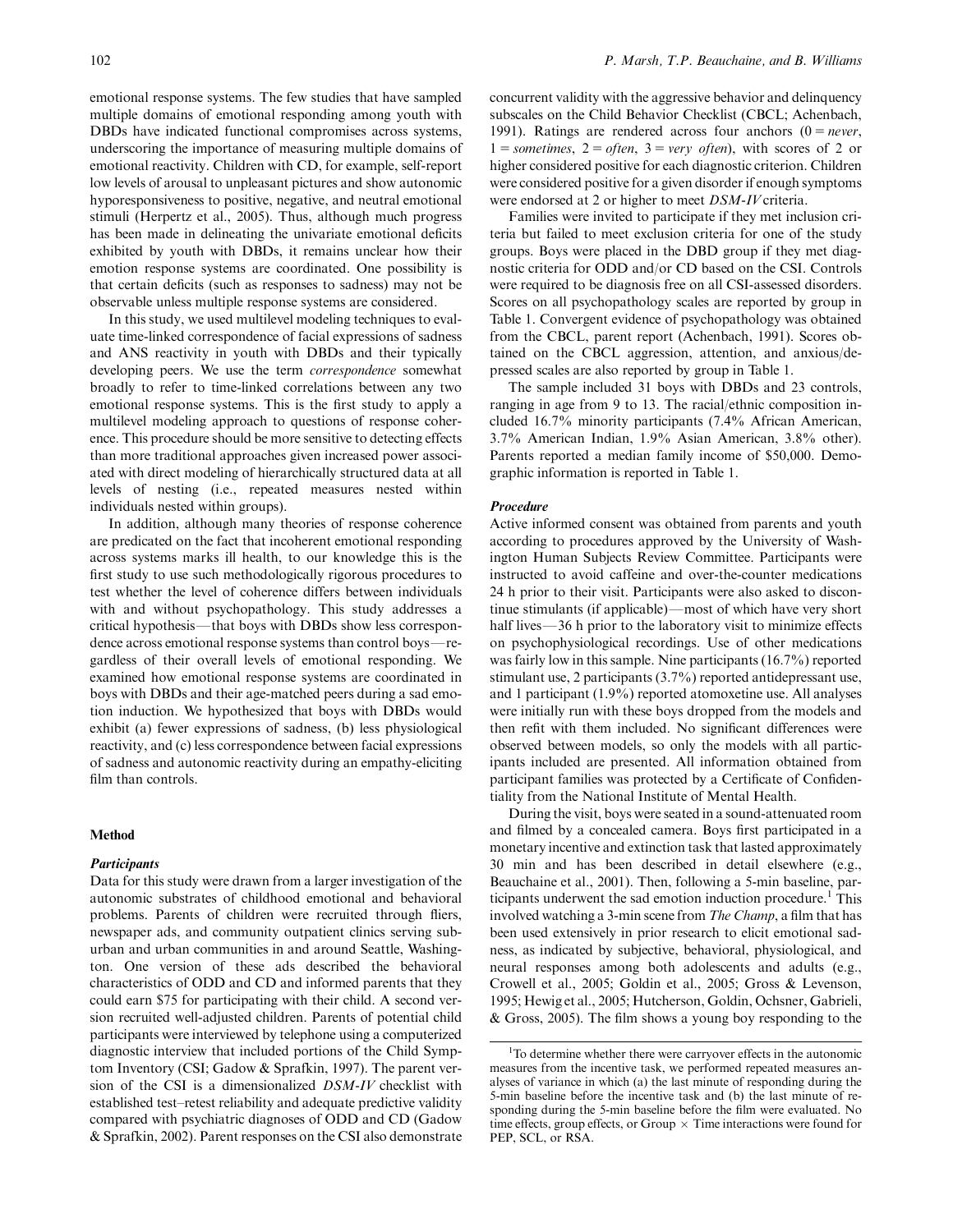|  |  |  |  |  |  |  |  | <b>Table 1.</b> Descriptive Statistics for Boys in the Disruptive Behavior Disorder (DBD) and Control Groups |  |
|--|--|--|--|--|--|--|--|--------------------------------------------------------------------------------------------------------------|--|
|--|--|--|--|--|--|--|--|--------------------------------------------------------------------------------------------------------------|--|

| Variable                                     | DBD $(n = 31)$ mean $(SD)$ | Control $(n = 23)$ mean $(SD)$ | Effect size $(d)$ | F(1,52) | $\boldsymbol{p}$ |
|----------------------------------------------|----------------------------|--------------------------------|-------------------|---------|------------------|
| Age                                          | 9.8(1.4)                   | 10.5(1.5)                      | 0.5               | 1.39    | .24              |
| Family income (thousands)                    | 52.3(43.8)                 | 66.4(22.2)                     | 0.4               | 2.77    | .10              |
| Single parent homes                          | 42%                        | 19%                            | 0.6               | 3.42    | .07              |
| Minority status                              | 23%                        | $9\%$                          | 0.4               | 1.83    | .18              |
| CBCL aggression $T$ score                    | 79.2(7.5)                  | 50.8(2.0)                      | 5.2               | 310.00  | < 0.01           |
| CBCL attention problems T score              | 74.2 (11.0)                | 52.9(6.5)                      | 2.4               | 68.46   | < 0.01           |
| CBCL anxious/depressed $T$ score             | 73.5(10.6)                 | 52.9(3.8)                      | 2.6               | 78.90   | < .01            |
| CSI CD symptom count                         | 2.3(2.0)                   | 0.0(0.0)                       | 1.6               | 28.71   | < 01             |
| Diagnostic criteria met                      | $51\%$                     | $0\%$                          |                   |         |                  |
| CSI ODD symptom count                        | 6.4(1.6)                   | 0.3(0.7)                       | 8.9               | 291.30  | < 01             |
| Diagnostic criteria met                      | 94%                        | $0\%$                          |                   |         |                  |
| CSI ADHD symptom count                       | 11.8(4.4)                  | 2.3(3.4)                       | 2.4               | 75.65   | < 0.01           |
| Diagnostic criteria met                      | 41%                        | $0\%$                          |                   |         |                  |
| CSI MDD symptom count                        | 1.3(2.3)                   | 0.0(0.0)                       | 0.8               | 8.23    | < 0.01           |
| Diagnostic criteria met                      | 10%                        | $0\%$                          |                   |         |                  |
| CSI dysthymia symptom count                  | 1.0(1.8)                   | 0.0(0.0)                       | 0.8               | 6.87    | .01              |
| Diagnostic criteria met                      | 23%                        | $0\%$                          |                   |         |                  |
| Facial sadness <sup>a</sup>                  |                            |                                |                   |         |                  |
| <b>Baseline</b>                              | 0.4(0.6)                   | 0.2(0.4)                       | 0.4               | 2.23    | .14              |
| Second-by-second scoring                     | 0.3(0.5)                   | 0.4(0.5)                       | 0.2               | 1.20    | .64              |
| Epoch scoring $(30 s)$                       | 2.0(1.4)                   | 2.4(1.8)                       | 0.3               | 0.95    | .34              |
| Baseline physiological data                  |                            |                                |                   |         |                  |
| Skin conductance $(\mu S)$                   | 0.03(0.1)                  | 0.05(0.1)                      | 0.2               | 1.21    | .28              |
| Preejection period (ms)                      | 102.3(20.1)                | 99.3 (18.1)                    | 0.2               | 0.32    | .57              |
| Respiratory sinus arrhythmia $\text{(ms}^2)$ | 9.1(1.4)                   | 9.1(1.4)                       | 0.0               | 0.00    | .99              |
| Task physiological data <sup>b</sup>         |                            |                                |                   |         |                  |
| Skin conductance $(\mu S)$                   | 0.3(0.3)                   | 0.6(0.8)                       | 0.3               |         |                  |
| Preejection period (ms)                      | 105.5(18.2)                | 100.1(18.6)                    | 0.3               |         |                  |
| Respiratory sinus arrhythmia $(ms^2)$        | 9.1(1.3)                   | 9.3(1.4)                       | 0.2               |         |                  |

Notes. DBD: disruptive behavior disorder; CSI: Child Symptom Inventory; CD: conduct disorder; ODD: oppositional defiant disorder; ADHD: attention deficit hyperactive disorder; MDD: major depressive disorder.

<sup>a</sup>Facial sadness values are not comparable across conditions given differences in scoring protocols.

<sup>b</sup>Group differences in physiological responding during the task are not presented here because they were evaluated in the multilevel models and are reported in text.

death of his father. He reacts with disbelief and then becomes increasingly inconsolable. For purposes of the present study, an emotional film clip offered several advantages over other procedures commonly used to elicit emotions, such as still picture paradigms. Most importantly, we were interested in assessing time-linked synchronization of emotional reactivity across autonomic and facial channels, a goal that could not be accomplished efficiently using discrete stimulus presentations. Sadness was targeted because the degree of sadness induced by viewing another person in distress quantifies empathic responding, the development of which is compromised among boys with behavior problems (Duan, 2000; Eisenberg et al., 1988; Hess & Blairy, 2001). Boys' psychophysiological responding across a number of channels (see below) was continuously recorded during the video. Families were recompensed \$75 for participation.

# Psychophysiological Measures

Skin conductance level (SCL). To assess electrodermal responding during the task, SCL was acquired continuously using a Grass Model 15LT Physiodata Amplifier System with a 15A12 DC amplifier (West Warwick, RI). Two 0.8-cm2 Ag-AgCl electrodes were applied to the thenar eminence of the participant's nondominant hand using adhesive masking collars and Parker Laboratories Signa Gel (Fairfield, NJ). The SCL signal was recorded in microSiemens and digitized at 1 kHz using the Grass PolyVIEW software system. Electrodermal responding reflects cholinergically mediated influences of the sympathetic nervous system (SNS). Increased SCL indicates SNS activation. All SCL data were within-person centered for use in the multilevel models, described below, to minimize hydration artifacts (Ben-Shakhar, 1985).

Cardiac preejection period (PEP). Cardiac activity was monitored continuously during the task via electrocardiographic (ECG) and impedance cardiographic (ICG) signals acquired by a HIC 2000 Impedance Cardiograph (Chapel Hill, NC) using the spot electrode configuration described by Qu, Zhang, Webster, and Tompkins (1986). Both the ECG and ICG waveforms were digitized at 1 kHz. Digitized ECG and ICG signals were ensemble-averaged in 30-s epochs using COP-WIN 5.06. PEP was indexed as the time between left-ventricular depolarization, indicated by onset of the ECG Q-wave, and the initiation of ejection of blood into the aorta, indicated by the ICG B-wave. PEP is a validated measure of  $\beta$ -adrenergically mediated SNS-linked cardiac activity (see Sherwood, Allen, Obrist, & Langer, 1986; Sherwood et al., 1990). Shorter PEPs indicate increased SNS activation.

Respiratory sinus arrhythmia (RSA). RSA was indexed by extracting the high frequency component  $(>0.15$  Hz) of the R-R time series using spectral analysis. High-frequency spectral densities were calculated in 30-s epochs using the Medistar Nevrokard software system and normalized through natural log transformations, as is common practice. The ECG signal was acquired through the ICG electrodes, which were arranged in a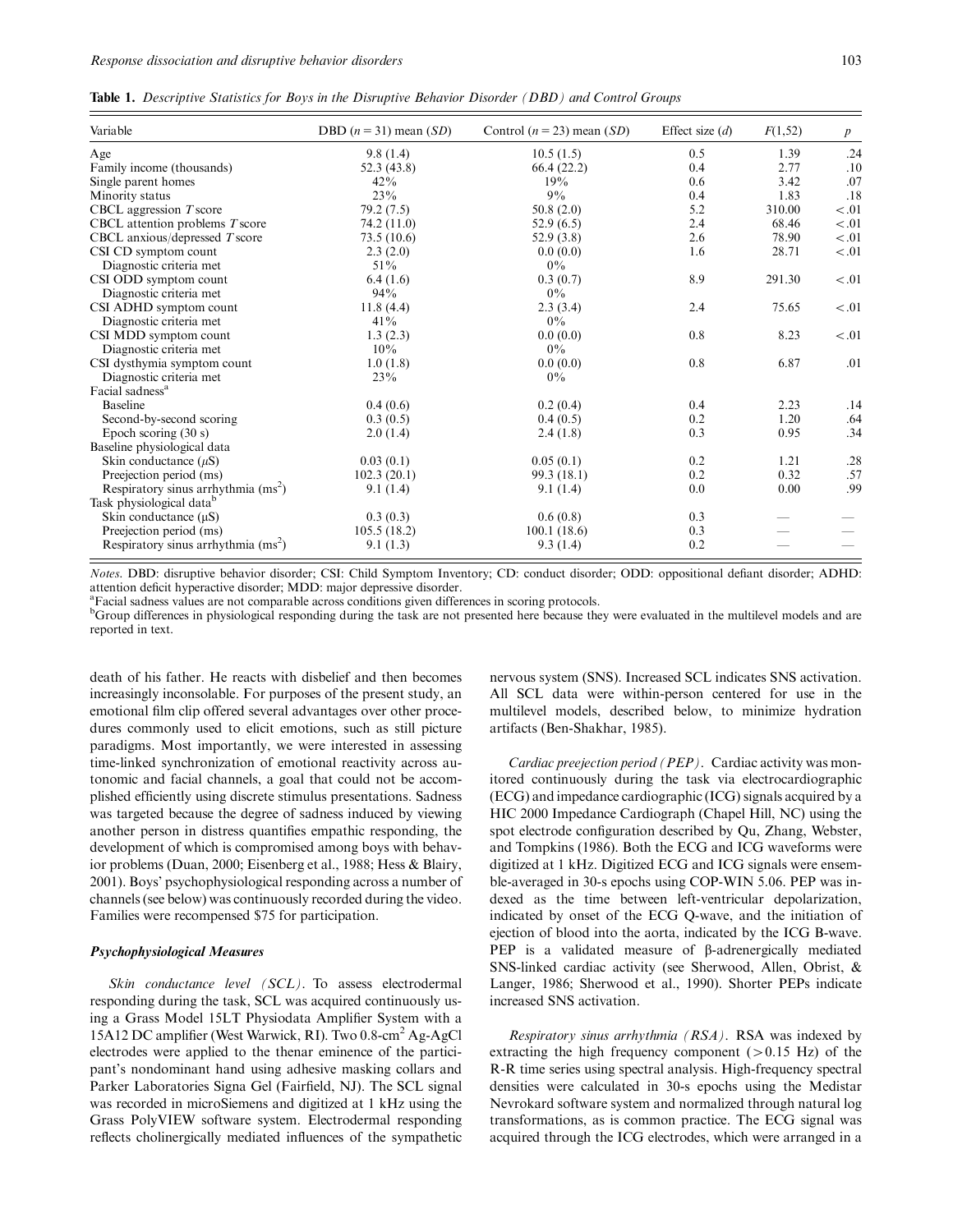modified Lead II configuration. RSA is a well-validated measure of parasympathetic nervous system (PNS) activity (see Berntson et al., 1997). Increases in RSA reflect greater PNS activation.

# Facial Sadness

Emotion elicitation condition. Videotapes of participants observing the film clip were coded by two trained research assistants using the Emotional Behavior Coding System (EBCS; Gross, 1996). Coders were blind to participant diagnostic status and were required to attend an 8-week training course prior to beginning coding. During the training, coders were required to learn the individual muscular actions and the prototype expression for sadness described by Ekman and Friesen (1975), which serve as the basis for the EBCS codes. The sadness code of the EBCS categorizes the degree of facial sadness expressed each second based on the presence and valence (intensity) of emotion expression. In accord with EBCS guidelines, coders first observed the participant for 2 min at baseline to familiarize themselves with the participants' natural resting facial expressions. While coding, scores were assigned during the sad emotion induction based upon movement away from this baseline. Sadness was coded on a 4-point scale, including 0 (no sadness), 1 (slight down turning of the mouth or a slight upturning of the inner eyebrow), 2 (any moderate sign of sadness, including clear upturning of the inner eyebrow or mouth, slight quivering of the chin or mouth, widening of the nostrils), and 3 (multiple moderate signs of sadness). Scores were assigned each second to match the temporal sequencing of the SCL data.

For PEP and RSA, which cannot be scored reliably on a second-to-second basis, a single sadness value was assigned to each 30-s epoch. This enabled us to match the timing of the cardiac measures. To capture both the duration (number of seconds spent appearing sad in the 30-s period) and the intensity of sadness, codes were assigned on a scale of 0 (0 s spent showing any signs of sadness) to 6 (at least 3 s showing multiple moderate signs of sadness). For example, to obtain a 2 across the 30-s epoch, participants needed to show at least 3 s of 1 level sadness within that epoch. To obtain a 4 across the 30-s epoch, participants needed to show at least 2 s of 2 level sadness within that epoch. This coding scheme carries more information than a simple average because it weights higher valenced (less subtle) facial expressions of sadness more heavily.

Baseline condition. Because group differences in facial sadness at baseline could affect outcomes observed during the emotion elicitation, we also assessed facial expressions during the 5-min rest period preceding the task. This was accomplished using a modified version of the ECBS procedure described above. Global scores of facial sadness (rather than changes from baseline) were assigned to each participant across the entire 5-min rest period on a scale of 0 (no facial sadness) to 3 (multiple signs of sadness).

To assess reliability, 15% of the data were assigned randomly to both coders, who were unaware of which data were used for assessing interrater agreement. The average between-observer agreement, using  $a \pm 1$ -s window, was 89% for the second-bysecond data. The intraclass correlation coefficient was adequate for both the second-by-second data (using  $a \pm 1$ -s window),  $\rho = .74$ , and for the 30-s windowed data,  $\rho = .73$ . These reliability statistics are consistent with prior research using the EBCS to code facial displays of sadness (e.g., Rottenberg, Kasch, Gross, & Gotlib, 2002).

# Results

## Preliminary Analyses

Descriptive statistics. Descriptive statistics for each measure are reported by group in Table 1. Prior to analyses, distributions of all variables were examined for adherence to distributional assumptions of the inferential statistics used. Preliminary analyses evaluated the significance of group differences in each of the psychopathology scales using analyses of variance (ANOVAs). Effect sizes (Cohen's d) are also reported. As expected, given our recruitment strategy, group differences in CSI symptoms of CD, ODD, hyperactivity, inattention, MDD, and dysthymia were significant, all  $Fs > 6.87$ ,  $ps \le .01$ , with large effect sizes  $(d = 0.8 - 8.9).$ 

Baseline effects. During the 5-min baseline, there were no significant differences in autonomic activity for any of the measures, all  $Fs < 3.03$ , all  $ps > .09$  (see Table 1). In addition, few expressions of facial sadness were observed at baseline for boys with DBDs or for controls (see Table 1), with no group difference found,  $F = 2.23$ ,  $p = .14$ .<sup>2</sup>

## Multilevel Modeling Analyses

During the video clip, boys showed facial expressions of sadness that were above baseline levels 22% of the time, which is consistent with figures reported in prior research. This suggests that the clip was effective in eliciting state sadness (see Rottenberg et al., 2002). Next, analyses exploring group differences in levels of each of the assessed measures were conducted using HLM 6.0 (Raudenbush, Bryk, Cheong, & Congdon, 2004). One of the advantages of the multilevel modeling approach is that it provides simultaneous estimates of both within-participant effects (e.g., the 180 repeated observations of SCL and facial sadness for each person) and between-participants effects (e.g., individual differences in the relationship between SCL and facial sadness between people or between groups). Full maximum likelihood models followed the general form presented below for facial sadness:

> Level 1: sadness<sub>ti</sub> =  $\pi_{0i} + e_{ti}$ Level 2:  $\pi_{0i} = \beta_{00} + \beta_{01}(\text{group}_i) + u_{0i}$ .

At Level 1 the repeated observations for each participant were modeled. For example, in the equation above, sadness $_{ti}$  represents the 180 repeated observations of sadness (one observation per second for 3 min) for each person. At Level 2, individual variation among participants was assessed, and group comparisons were conducted using a dummy coded time invariant variable  $(1 = DBD, 0 = control)$ . Thus, in the Level 2 equation above, the  $\beta_{01}$  term captures whether there are differences between groups in average levels of sadness. This set of analyses tested the hypotheses that boys with DBDs would exhibit (a) fewer expressions of sadness and (b) less physiological reactivity than controls. No significant group differences were found on

 ${}^{2}$ For investigative purposes, we also explored whether other forms of emotion (e.g., contemptuous affect) differed between groups. Fifteen percent of the boys showed transient expressions of mild contempt during the video (unilateral lip raise, eye roll), which typically lasted less than 5 s. However, there were no significant differences in contempt displayed between groups. Furthermore, we considered whether contemptuous affect interacted with diagnostic group status to predict patterns of autonomic responding in models paralleling those described for sadness above. No such effects were found.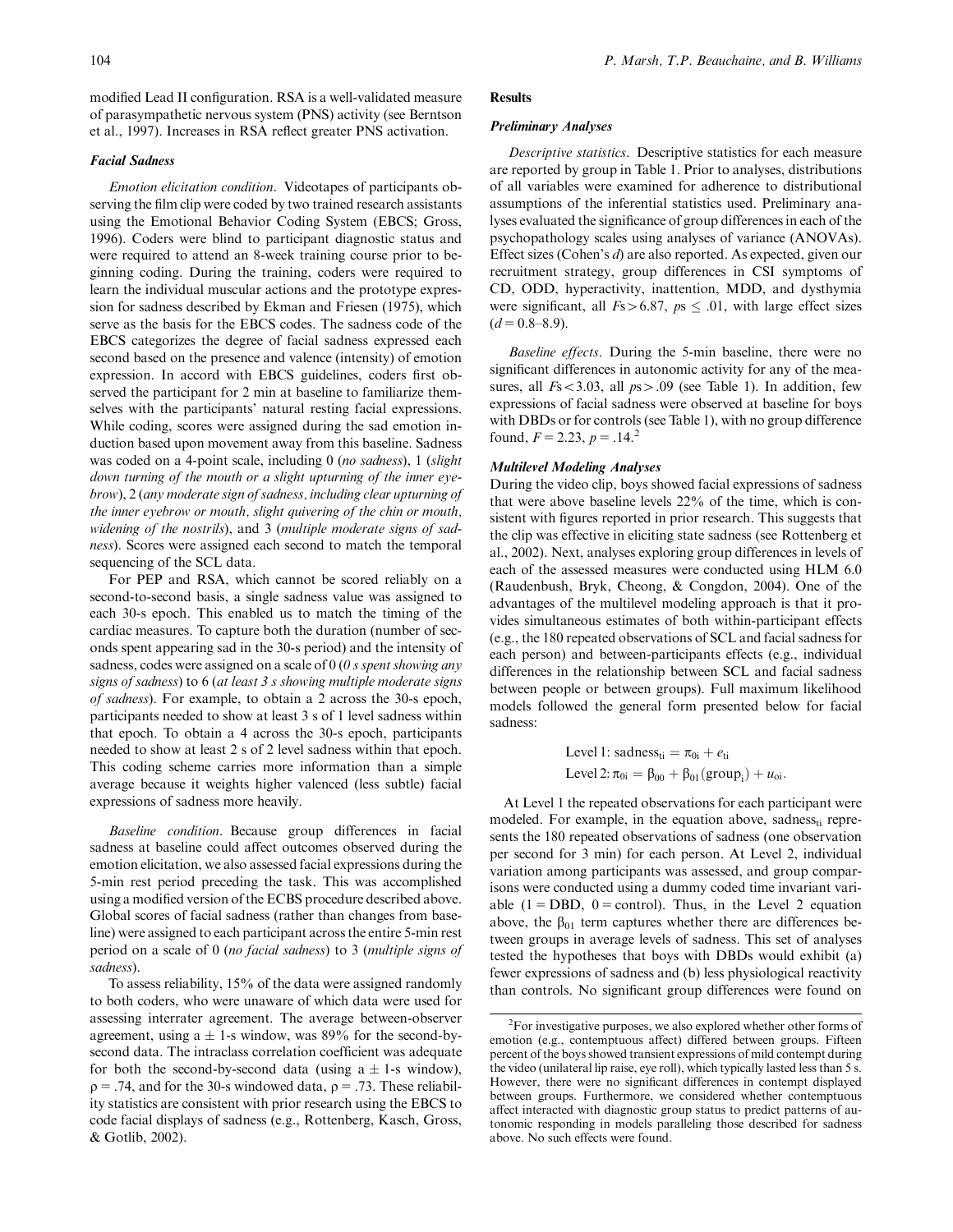any of the assessed measures: sadness,  $\beta_{01} = -.34, p = .34$ ; SCL,  $\beta_{01} = .07$ ,  $p = .54$ ; PEP,  $\beta_{01} = -5.37$ ,  $p = .30$ ; RSA,  $\beta_{01} =$  $-12$ ,  $p = 0.75$ . Thus, contrary to the first two study hypotheses, boys with DBDs and controls showed similar levels of facial sadness, SCL, PEP, and RSA during the emotion induction.

Demographic effects. Correlational analyses were used to examine the relations among (a) mean levels of facial sadness, (b) mean levels of each of the psychophysiological measures during the emotion induction, (c) adolescents' racial/ethnic group membership, and (d) family income. This ensured that any observed effects were not artifacts of demographic differences within the sample. Results indicated no significant effects for race/ethnicity or parental income on the assessed variables (all  $rs < .20$ , all  $ps > .14$ ). Demographic variables were therefore omitted from further analyses in order to maximize power.

Response coherence analyses. HLM with full maximum likelihood estimation was used to compare the response coherence of groups.3 For each psychophysiological measure, a two-level model was constructed (Bryk & Raudenbush, 1992). The SCL model was as follows:

Level 1: SCL<sub>ii</sub> = 
$$
\pi_{0i} + \pi_{1i}(\text{time}_{ti}) + \pi_{2i}(\text{sadness}_{ti}) + e_{ti}
$$
  
\nLevel  $2:\pi_{0i} = \beta_{00} + \beta_{01}(\text{group}_{i}) + u_{oi}$   
\n $\pi_{1i} = \beta_{10} + \beta_{11}(\text{group}_{i}) + u_{1i}$   
\n $\pi_{2i} = \beta_{20} + \beta_{21}(\text{group}_{i}) + u_{2i}.$ 

At Level 1 the relationship between facial sadness and SCL was assessed by modeling the 180 second-by-second repeated observations of SCL and facial expression data for each participant, with facial sadness included as a time-varying covariate. At Level 2, variation in coherence among individuals was assessed, and group comparisons were conducted using a dummy coded time invariant variable  $(1 = DBD, 0 = control)$ .

Identical procedures were followed for PEP and RSA, with two exceptions. First, because PEP and RSA were scored in 30-s epochs, data were modeled across the six 30-s epochs rather than across seconds. Second, because the time effect was not significant when added to the Level 1 equation in either model (PEP:  $\beta_{10} = .22$ ,  $p = .23$ ; RSA:  $\beta_{10} = .00$ ,  $p = .76$ ), the term was dropped in order to correctly identify the Level 1 model while maximizing degrees of freedom (Bryk & Raudenbush, 1992). The final RSA model is shown below:

Level 1: RSA<sub>ti</sub> = 
$$
\pi_{0i} + \pi_{1i}(\text{sadness}_{ti}) + e_{ti}
$$
  
Level 2: $\pi_{0i} = \beta_{00} + \beta_{01}(\text{group}_i) + u_{oi}$   
 $\pi_{li} = \beta_{10} + \beta_{11}(\text{group}_i) + u_{li}.$ 

Analyses revealed significant associations between facial sadness and (a) decreased SCL,  $\beta_{20} = -.09$ ,  $p = .03$ ; (b) lengthened PEP,  $\beta_{10} = 1.19$ ,  $p < .001$ ; and (c) increased RSA,  $\beta_{10} = .09$ ,  $p = .02$ . Thus, expressions of sadness were associated with reduced SNS and increased PNS activity. However, each of these findings was moderated by a significant group effect: SCL,  $\beta_{21} = .15, p = .01; PEP, \beta_{11} = -1.04, p < .01; RSA, \beta_{11} = -.13,$  $p = .03$ . Associations between facial sadness and autonomic responding are depicted by group in Figure 1. These findings are consistent with our third hypothesis, that boys with DBDs would exhibit less correspondence between facial expressions of sadness and autonomic reactivity to the emotion induction.

Follow-up group contrasts indicated that for each variable, significant associations between facial expression and autonomic responding were observed among controls, all  $ps < 0.05$ , but not among boys with DBDs, all  $ps \ge .49$ . Without these contrasts, we could not rule out the possibility that boys with DBDs exhibited significant, albeit diminished, coherence relative to controls. Thus, controls evidenced a pattern of response coherence in which the PNS was activated and the SNS was deactivated during expressions of sadness. In contrast, facial expressions and autonomic responses were not significantly related for boys with DBDs. Effect sizes (Cohen's d) separating boys with DBDs from controls on HLM slopes, which represent the correspondence between facial expressions and autonomic responding, were .70 for SCL, .87 for PEP, and .40 for RSA.

As is often the case, a greater number of boys with DBDs were symptomatic for ADHD (42%) and depression (7%) than controls (0% and 0%, respectively). Given this, we also explored whether the effects reported above were independently attributable to DBDs, above any effects of MDD, dysthymia, and ADHD. To accomplish this, all models were rerun with scores for (1) MDD, then (2) dysthymia, and finally (3) hyperactivity added as Level 2 time-invariant covariates for each of the psychophysiological measures. MDD, dysthymia, and hyperactivity did not moderate the relationships between facial sadness and any of the assessed autonomic indices. Moreover, all but one group difference in the relationship between facial sadness and the physiological measures remained significant after controlling for MDD (SCL,  $\beta_{21} = .14$ ,  $p = .03$ ; PEP,  $\beta_{11} = -1.09$ ,  $p < .01$ ; RSA,  $\beta_{11} = .14$ ,  $p = .03$ ), dysthymia (SCL,  $\beta_{21} = .14$ ,  $p = .03$ ; PEP,  $\beta_{11} = -1.06$ ,  $p < .01$ ; RSA,  $\beta_{11} = -.13$ ,  $p = .04$ ), and ADHD (SCL,  $\beta_{21} = .15$ ,  $p = .03$ ; PEP,  $\beta_{11} = -1.04$ ,  $p < .01$ ; RSA,  $\beta_{11} = -.10, p = .12$ .<sup>4</sup>

## Relation between Response Coherence and Problem Behaviors

In our final set of analyses, we evaluated associations between response coherence and measures of both internalizing and externalizing psychopathology. These analyses are summarized in Table 2, where we present correlations between individual slopes obtained from the HLM analyses, which represent response coherence, and each of the problem behavior scales from the CSI. These analyses yielded an interesting pattern of results. First, PEP slopes were negatively correlated with all *externalizing* behavior scores, including CD, ODD, hyperactivity, and inattention. Because response coherence for PEP was signified by positive slopes (see Figure 1), this indicates that low correspondence between PEP reactivity and facial expressions of sadness were associated with externalizing behaviors. No such pattern was observed linking PEP to internalizing behaviors.

Second, in direct contrast with the findings for PEP, RSA slopes were negatively correlated with all internalizing behavior

<sup>&</sup>lt;sup>3</sup>For the HLM analyses, exact  $p$  values are reported for all probabilities at or above .001. Because HLM does not provide exact  $p$  values below this level, these effects are indicated by the inequality  $p < .001$ .

<sup>&</sup>lt;sup>4</sup>In a separate series of analyses, minority status and single parent status were entered as Level 2 time invariant covariates into all analyses to examine whether the reported effects were moderated by demographic factors. Neither demographic variable altered the relationships between facial sadness and any of the assessed autonomic indices. Moreover, group differences in the relationship between facial sadness and each of the physiological indicators remained after controlling for minority status (SCL,  $\beta_{21} = .14$ ,  $p = .03$ ; PEP,  $\beta_{11} = -1.02$ ,  $p = .00$ ; RSA,  $\beta_{11} = -1.14$ ,  $p = .03$ ), and single parent status (SCL,  $\beta_{21} = .14$ ,  $p = .03$ ; PEP,  $\beta_{11} = -.99, p = .01;$  RSA,  $\beta_{11} = -.13, p = .06$ .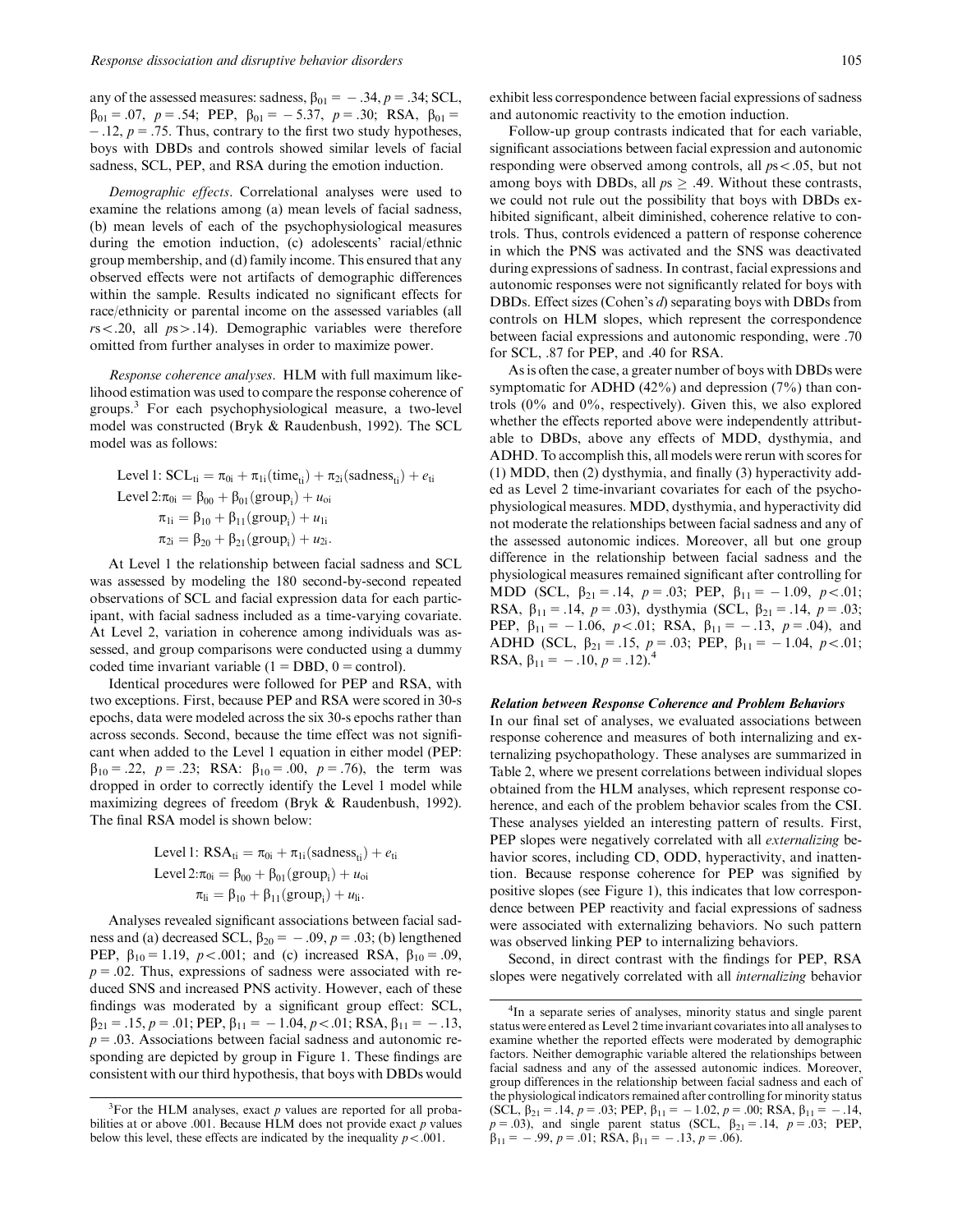Table 2. Bivariate (and Partial) Correlations between Response Coherence Slopes and Problem Behavior Scores

| Variable               | PEP slope                                      | SCL slope | RSA slope                                      |
|------------------------|------------------------------------------------|-----------|------------------------------------------------|
| Physiological measures |                                                |           |                                                |
| PEP slope              |                                                |           |                                                |
| SCL slope              | $-.23$                                         |           |                                                |
| RSA slope              | $-.25$                                         | $-.15$    |                                                |
| Externalizing scales   |                                                |           |                                                |
| ASI conduct            |                                                |           | $-31*(-09)$ $32*(-02)$ $-21(-03)$              |
| disorder               |                                                |           |                                                |
| ASI oppositional       |                                                |           | $-33*(-02)$ $34*(-12)$ $-17$ $(20)$            |
| defiant disorder       |                                                |           |                                                |
| ASI hyperactivity      | $-0.35^*(-0.09)$ $0.32^*(-1.9)$ $-0.06(-0.06)$ |           |                                                |
| ASI inattention        |                                                |           | $-.37^*$ (.21) $.31^*$ (.10) $-.11$ ( $-.12$ ) |
| Internalizing measures |                                                |           |                                                |
| ASI major              |                                                |           | $-.16$ (.04) $.31^*$ (.01) $-.32^*$ (.02)      |
| depressive disorder    |                                                |           |                                                |
| ASI dysthymia          |                                                |           | $-.13$ $(-.11)$ $.35*(-.05)$ $-.37*(.25)$      |

Notes. PEP: preejection period; SCL: skin conductance level; RSA: respiratory sinus arrhythmia; ASI: Adolescent Symptom Inventory (scale scores). Slopes represent the correspondence between each autonomic measure (PEP, SCL, RSA) and facial expressions of sadness during the film. These slopes were extracted from the HLM analyses for each participant. Partial correlations reflect the correspondence between response coherence slopes and each externalizing measure, controlling for all others, and each internalizing measure, controlling for the other.  $np \leq .05$ , two-tailed.

scores, including major depression and dysthymia. Because response coherence for RSA was also signified by positive slopes (see Figure 1), this indicates that low correspondence between RSA reactivity and facial expressions of sadness were associated with internalizing behaviors. No such pattern was observed linking RSA reactivity to externalizing behaviors. Thus, response dissociation between PEP reactivity and facial expressions was specific to externalizing behaviors, whereas response dissociation between RSA reactivity and facial expressions was specific to internalizing behaviors.

Third, SCL slopes were positively correlated with all internalizing and externalizing behavior scores. Because response coherence for SCL was indexed by negative slopes (see Figure 1), this indicates that low correspondence between SCL reactivity and facial expressions of sadness were associated with both internalizing and externalizing outcomes.

Finally, we computed partial correlations between response coherence slopes and each externalizing measure (e.g., CD), controlling for all others (e.g., ODD, hyperactivity, inattention), and between response coherence slopes and each internalizing measure (e.g., MDD), controlling for the other (e.g., dysthymia). None of these partial correlations, which represent the independent effects of each psychopathology scale in predicting response coherence, were significant. Thus, the pattern of results summarized above applies broadly to externalizing and internalizing symptoms and not to any specific diagnostic class.

# **Discussion**

In this study, we evaluated three hypotheses regarding facial expressions and autonomic responses of boys with DBDs during an empathy-eliciting film. First, we predicted fewer expressions of sadness to the scene of a boy with his dying father among boys with DBDs than among controls. This hypothesis was not sup-



Figure 1. Associations between facial expressions of sadness and skin conductance level (SCL; top panel), preejection period (PEP; middle panel), and respiratory sinus arrhythmia (RSA; bottom panel) for boys with DBDs (dashed lines) and controls (solid lines). Note that facial sadness ranged from 0 (no sadness) to 3 (highest level of sadness) for SCL, and from 0 (no sadness) to 6 (highest level of sadness) for PEP and RSA because of the different temporal resolutions of measures.

ported. Boys with DBDs and controls demonstrated equivalent levels of facial sadness, both at baseline and during the film. Although the null finding at baseline is not surprising given the absence of eliciting stimuli, we expected a group difference during emotion induction, following from previous research demonstrating empathy deficits in boys with DBDs. Second, we predicted less physiological reactivity to the film among boys with DBDs than among controls, also marking expected deficits in empathy. This hypothesis was also unsupported.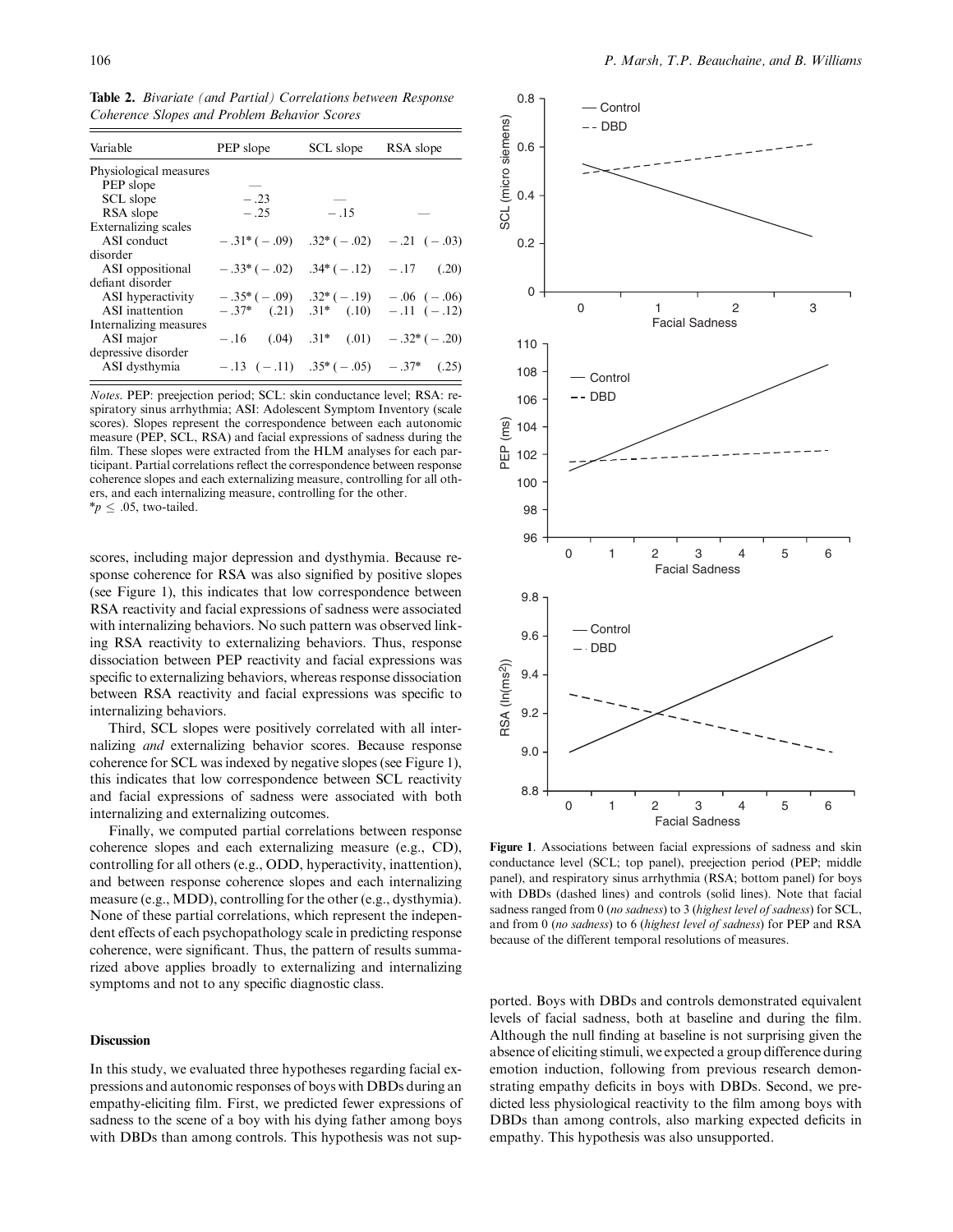One possible interpretation of these findings is that the film clip was ineffective in eliciting empathy among participants, regardless of their group status. However, several previous studies have demonstrated the effectiveness of the The Champ in evoking state sadness (Crowell et al., 2005; Goldin et al., 2005; Gross & Levenson, 1995; Hewig et al., 2005; Hutcherson et al., 2005). Furthermore, even though group differences in facial expressions and autonomic reactivity were not observed during the film, both groups demonstrated increased facial sadness and altered autonomic functioning compared with baseline. Thus, more likely explanations for the failure to find group effects are (a) differences in the sample recruited for this study compared with previous studies and (b) divergent methods used in this study compared with previous work.

Most data demonstrating empathy deficits in boys with DBDs have been either behavioral or self-report. In one of the few studies in which autonomic reactivity during a sad emotion induction was measured, no group differences between children with DBDs and controls in either RSA or heart rate emerged (Zahn-Waxler, Cole, Welsh, & Fox, 1995). In fact, we are aware of no findings linking deficient autonomic responding to deficits in empathy observed during emotion induction using films. In studies where empathy has been linked with autonomic responding among children, the relation has usually been correlational and indirect (e.g., boys with DBDs have generalized low autonomic arousal and exhibit limited empathy; Eisenberg et al., 1996). Moreover, although Liew et al. (2003) did measure skin conductance and heart rate, linking lower reactivity in each to less empathy, this study (a) was conducted with a normative sample and (b) linked ratings of empathy to autonomic reactivity to static facial expressions of emotion (slides). Finally, although Blair (1999) described a similar finding with skin conductance in youth scoring high on psychopathy, such individuals comprise a small subset of youth with DBDs who are especially recalcitrant (see, e.g., Fowles & Dindo, 2006). In fact, Blair found no significant differences in electrodermal responses to sad facial cues between controls and boys with DBDs who did not score high on psychopathy. Taken together, these findings suggest that boys with DBDs may not differ from controls in overall patterns of sympathetic or parasympathetic activity during the experience of sadness.

The finding of similar levels of facial sadness in boys with DBDs and controls during the emotion induction is also consistent with research showing comparable levels of facial sadness in externalizing and control boys during structured social interactions (Keltner et al., 1995). Although previous research has reported deficient facial reactivity to *angry faces* in youth with DBDs, this study is the first to explore facial reactions to a sad emotion induction, which may be more relevant to empathic responding (de Wied et al., 2006). There is now reasonable agreement that the vicarious experience of anger verses sadness evokes different physiological and neurological responses. For example, observing angry facial expressions is associated with activity in the right orbitofrontal and cortex, whereas viewing sad faces is associated with enhanced activity in the left amygdala (Blair, Morris, Frith, Perrett, & Dolan, 1999). Anger and sadness also evoke distinct autonomic reactions (Levenson, 1992) and have distinct social communicative functions. Anger conveys disapproval and signals others to withdraw, whereas sadness elicits comfort and support from others (Izard, 1991). Thus, the possibility that boys with DBDs are impaired in their facial reactions to angry but not sad emotional cues suggests that different biological and communicative mechanisms may be involved. Further research is needed to understand the mechanistic processes involved in these deficiencies.

Our third and final hypothesis was that boys with DBDs would exhibit less correspondence between facial expressions of sadness and autonomic reactivity during an empathy-eliciting film than controls. For all three autonomic measures, this hypothesis was supported. During the emotion induction, facial expressions of sadness were associated with reduced SNS activity (lower SCLs, lengthened PEPs) and increased PNS activity (higher RSA) among controls. In contrast, time-linked correspondence between facial expressions of sadness and autonomic reactivity was not observed among boys with DBDs. These findings cannot be attributed to a lack of emotional responding among boys with DBDs given that both groups exhibited similar levels of sad facial expressions and autonomic reactivity during the emotion induction. One way to interpret these findings is that when boys with DBDs communicate sadness facially, the autonomic nervous system is not responding adaptively to promote physiological homeostasis and facilitate social engagement behaviors (cf. Porges, 1995, 1997, 2001).

Taken together, these results replicate those observed among adults, suggesting that correspondence among emotional response systems reflects adaptive emotional processing, perhaps in part because emotional reactions are most efficient when discrete systems work collectively (Mauss et al., 2005). These findings provide some of the first empirical evidence that boys with DBDs exhibit deficiencies in the correspondence of affect-modulating systems that are necessary for effective emotion regulation. Had we examined only one system (e.g., facial sadness or the autonomic measures alone) these findings would not have been evident. This illustrates the importance of exploring multiple measures of emotional responding concurrently and demonstrates a potential role for emotional response coherence in elucidating emotional deficits among boys with DBDs.

Significant links between facial expressions of sadness and PNS-linked cardiac reactivity were not observed among boys with DBDs. Given evidence for RSA as a peripheral index of emotion regulation capabilities (e.g., Beauchaine, 2001; Beauchaine et al., 2007; Porges, 1995, 1997, 2001, 2007), this discordance may indicate that physiological dysregulation plays a central role in the inappropriate affect often displayed by youth with DBDs. In normal samples, expressions of emotion are accompanied by changes in RSA, with aberrant patterns of RSA and RSA reactivity observed among antisocial youth at baseline and during negative emotion induction (e.g., Beauchaine et al., 2001, 2007). The present study extends these findings and demonstrates that boys with DBDs fail to exhibit changes in RSA that are coordinated with their facial reactions to sad emotional stimuli. Vagal influences, as indexed by RSA, typically modulate sympathetic activity under conditions of emotional challenge (Porges, 1995, 1997, 2001, 2007). With neurobiological and facial reactions that are decoupled, boys with DBDs may lack the resources to effectively modulate their physiological arousal, rendering them less capable of responding appropriately to others' distress (Fabes, Eisenberg, & Eisenbud, 1993).

Phylogenetic accounts of emotion regulation suggest that PNS-mediated strategies for modulating affect are preferred among mammals. When unsuccessful, emotional lability prevails, with the SNS driving behavior toward either fight or flight responding, an evolutionarily older strategy (see Beauchaine et al., 2007; Porges, 1995, 2007). In the present study, boys with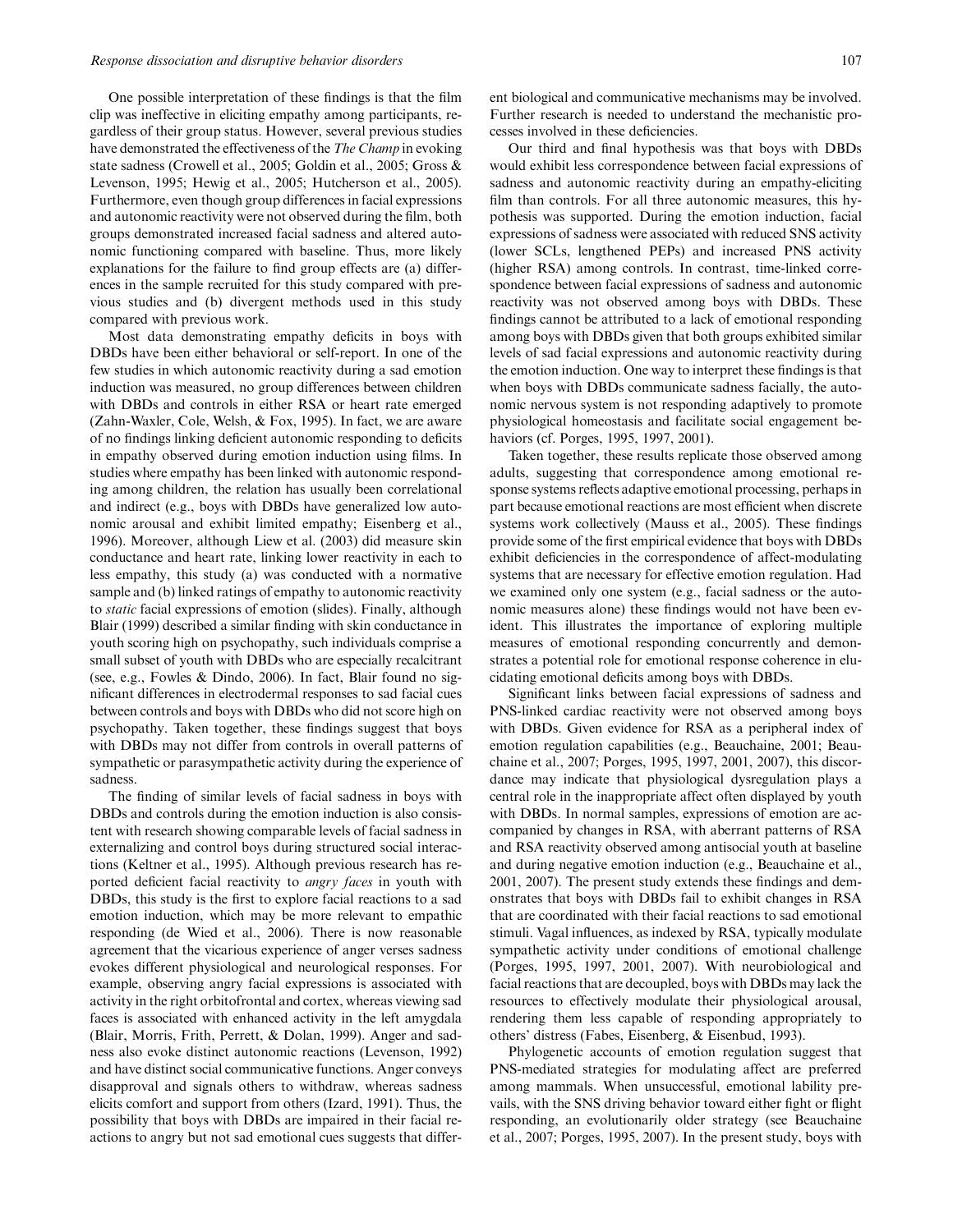DBDs exhibited deficits in the coordination of facial expressions of sadness and both PNS and SNS activity, which may mark abnormalities in emotion regulation capacities. Thus, combined PNS and SNS deficiencies during moments of emotional expression may have significant ramifications for emotional functioning.

Analyses evaluating the strength of correspondence between emotional response coherence and individual psychopathology scales yielded an interesting pattern of results, which can be summarized as follows: (1) Deficits in response coherence between facial sadness and PEP were correlated exclusively with externalizing symptoms, including CD, ADHD, and ODD; (2) deficits in response coherence between facial sadness and RSA were correlated exclusively with internalizing symptoms, including major depression and dysthymia; and (3) deficits in response coherence between facial sadness and SCL were correlated with both externalizing and internalizing symptoms.

Because this pattern of results was not predicted and should therefore be replicated before being considered robust, we are reluctant to offer strong interpretations. Nevertheless, limited speculation is warranted. Prediction of externalizing symptoms by deficits in response coherence between facial sadness and PEP adds to a growing body of literature linking SNS deficiencies specifically to DBDs (e.g., Beauchaine et al., 2001, 2007). One possible yet tentative interpretation is that functional deficiencies within the dopaminergically mediated approach motivational system—which may be indicated by PEP changes to specific stimuli (Beauchaine et al., 2007; Brenner, Beauchaine, & Sylvers, 2005)—are reflected in response desynchrony. The approach motivational system mediates both appetitive and active avoidance behaviors, the latter of which facilitate escape from danger and threat (see Beauchaine, 2001; Beauchaine et al., 2001). In the present context, it is possible that sadness cues are not eliciting active avoidance motivations among children with DBDs. Again, this conjecture is speculative and requires further study.

Prediction of internalizing symptoms by deficits in response coherence between facial sadness and RSA is consistent with a growing literature linking vagal deficiencies to depressive, anxious, and self-injurious behaviors (e.g., Crowell et al. 2005; Rottenberg, Salomon, Gross, & Gotlib, 2005; Thayer, Friedman, & Borkovec, 1996). Yet reduced RSA is also observed consistently among externalizing children and adolescents (Beauchaine et al., 2001, 2007; Mezzacappa et al., 1997). Thus, replication of this finding is especially important before any claims of specificity to depressive symptoms are offered.

Finally, prediction of both externalizing and internalizing symptoms by deficits in response coherence between facial sadness and SCL is consistent with findings linking deficient electrodermal responding to both antisocial behavior and depression (e.g., Lorber, 2004; Sponheim, Allen, & Iacono, 1995). It is also well known that EDR is exquisitely sensitive to many types of stimuli, regardless of positive or negative valence (Dawson, Schell, & Filion, 2000). Again, we await future replications before offering a stronger interpretation.

Taken together, findings linking response dysynchrony to psychopathology must be juxtaposed with findings of no group differences in physiological reactivity to the emotion induction. Examination of descriptive statistics indicates the nonsignificant group differences in physiological measures were all in the expected direction—both at baseline and during the emotion induction—with the DBD group exhibiting lower skin conductance, longer preejection periods, and lower RSA than controls. However, effect sizes were too small to reach statistical significance. In contrast, effect sizes for differences in response coherence were all large. This discrepancy in effect sizes may reflect well-documented advantages of growth curve modeling, which HLM uses in the Level 1 models, over more traditional approaches to evaluating group differences in repeated measures over time (e.g., Rogosa, Brandt, & Zimowski, 1982; Speer & Greenbaum, 1995). If this is the case, evaluations of response coherence using multilevel modeling may offer an advantage over traditional methods in differentiating among clinical groups using physiological markers.

## Limitations

Although this study advances our understanding of the relation between facial expressions of sadness and autonomic reactivity by assessing multiple response systems, there are nonetheless a number of limitations to consider. First, the sample size was relatively small, and the data were cross sectional. Consequently, we were unable to determine whether the pattern of results would have been different had we recruited boys with only ODD versus those with CD, the latter of whom tend to be older. Future longitudinal studies are needed to assess how patterns of response coherence change throughout childhood and adolescence for boys with DBDs. Second, the stimulus used elicited a particular type of emotion—sadness/empathy. Research suggests that different emotions generate specific ANS reactions (see Levenson, 1992). Using tasks designed specifically to elicit other emotions such as anger may elaborate patterns of response coherence and dysynchrony found in this study. Third, we focused on a particular form of psychopathology—DBDs. Future research exploring multiple and distinct psychopathological conditions (e.g., depression, anxiety, bipolar disorder) will help to uncover whether a lack of correspondence is a general marker of psychopathology or, alternatively, whether different patterns of incoherence are specific to different psychopathological conditions.

In addition, the lack of data from girls precluded exploration of potentially important sex differences in emotional response coherence. Moreover, although there is ample evidence for the reliability and validity of parental reports of behavior problems on the CSI, these data are were nonetheless limited by reliance on a single informant. Furthermore, we examined correspondence between two specific dimensions of emotional responding-ANS patterns and facial reactivity. Future research might address whether the patterns observed in this study are also found when other emotional response domains (e.g., self-report measures, EEG) are considered. Finally, we did not perform time-lagged analyses, which could uncover alternative patterns of response coherence across groups. For example, it is possible that boys with DBDs exhibit slower autonomic reactions to the experience of sadness, which might be detected by adding a time-lagged component to the HLM analyses. Although such a finding would be informative, it would not diminish findings presented here demonstrating clear differences in immediate response coherence among groups.

# **Conclusions**

The results of this study indicate that although boys with DBDs show appropriate levels of facial and autonomic responding to elicitors of sadness, these systems are not as efficiently coupled as they are among controls. Such findings are consistent with functionalist theories of emotion, which argue that coordination across response systems should be associated with positive psychological adjustment and adaptive responding to social and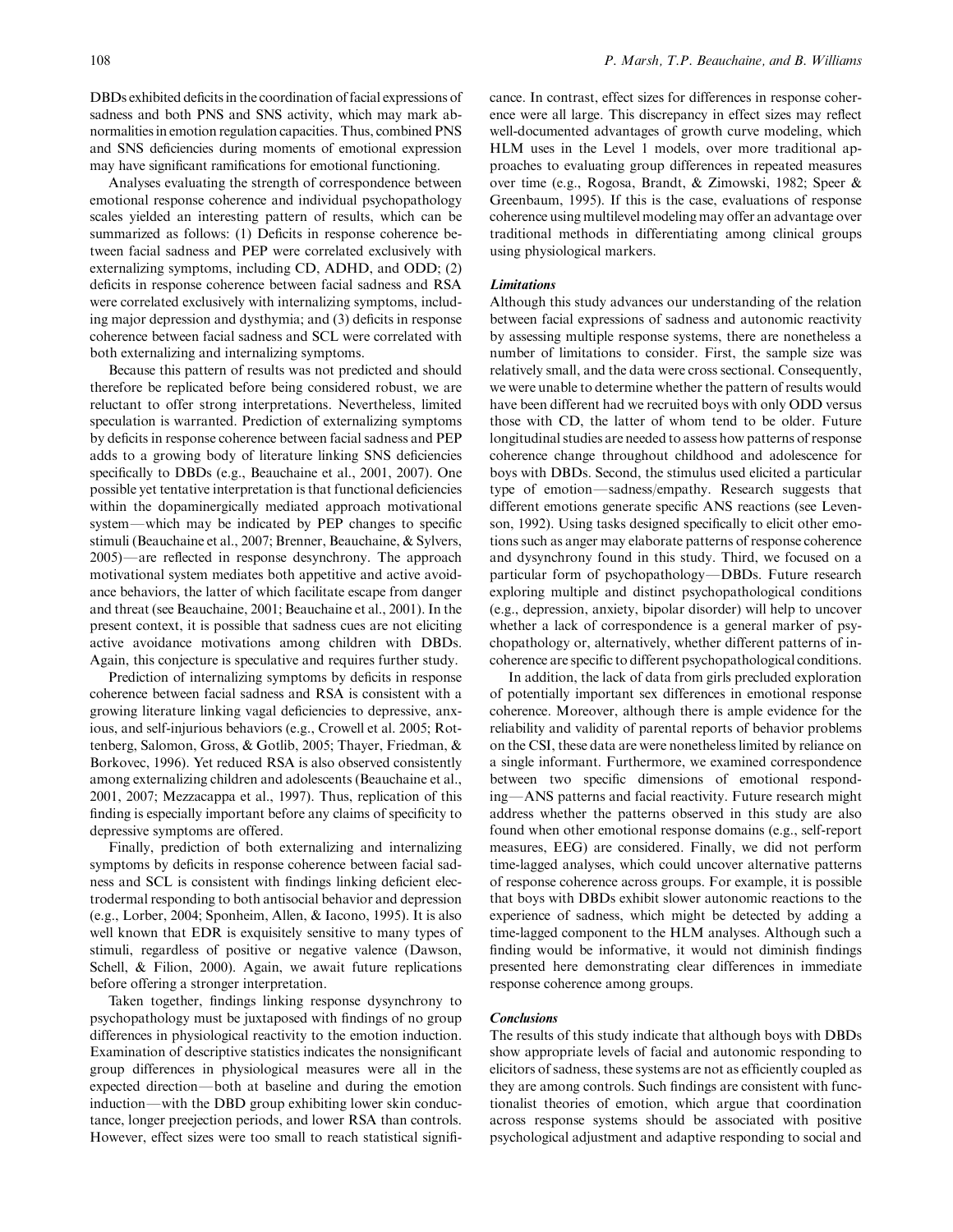environmental challenges. Although it has often been asserted that emotion response systems subserve adaptation, there has been little data on this question to date. In fact, our study may be the first to conduct this type of analysis using sophisticated multilevel modeling procedures to assess response coherence. Considered collectively, our results highlight the value of evaluating a broader array of emotional response systems than is typically examined in studies that focus on either biological or expressive components of emotional responding. Indeed, when multiple response systems are considered, it is possible to discriminate between boys with behavior problems and their age-matched, typically developing peers. Had we examined any particular emotional response system in isolation, these patterns would not have been evident.

## REFERENCES

- Achenbach, T. M. (1991). Manual for the Child Behavior Checklist/4–18 and 1991 Profile. Burlington, VT: University of Vermont Department of Psychiatry.
- Achenbach, T. M., & Howell, C. T. (1993). Are American children's problems getting worse? A 13-year comparison. Journal of the American Academy of Child & Adolescent Psychiatry, 32, 1145–1154.
- American Psychiatric Association. (2000). Diagnostic and statistical manual of mental disorders (4th ed., text revision). Washington, DC: Author.
- Beauchaine, T. P. (2001). Vagal tone, development, and Gray's motivational theory: Toward an integrated model of autonomic nervous system functioning in psychopathology. Development and Psychopathology, 13, 183–214.
- Beauchaine, T. P., Gartner, J. G., & Hagen, B. (2000). Comorbid depression and heart rate variability as predictors of aggressive and hyperactive symptom responsiveness during inpatient treatment of conduct-disordered, ADHD boys. Aggressive Behavior, 26, 425–441.
- Beauchaine, T. P., Gatzke-Kopp, L., & Mead, H. K. (2007). Polyvagal theory and developmental psychopathology: Emotion dysregulation and conduct problems from preschool to adolescence. Biological Psychology, 74, 174–184.
- Beauchaine, T. P., Katkin, E. S., Strassberg, Z., & Snarr, J. (2001). Disinhibitory psychopathology in male adolescents: Discriminating conduct disorder from attention-deficit/hyperactivity disorder through concurrent assessment of multiple autonomic states. Journal of Abnormal Psychology, 110, 610–624.
- Ben-Shakhar, G. (1985). Standardization within individuals: A simple method to neutralize individual differences in psychophysiological responsivity. Psychophysiology, 22, 292–299.
- Berntson, G. G., Bigger, J. T., Eckberg, D. L., Grossmann, P., Kaufmann, P. G., & Malik, M., et al. (1997). Heart rate variability: Origins, methods, and interpretive caveats. Psychophysiology, 34, 623–648.
- Berntson, G. G., Cacioppo, J. T., Quigley, K. S., & Fabro, V. T. (1994). Autonomic space and psychophysiological response. Psychophysiology, 31, 44–61.
- Blair, R. J. R. (1995). A cognitive developmental approach to morality: Investigating the psychopath. Cognition, 57, 1–29.
- Blair, R. J. R. (1999). Responsiveness to distress cues in the child with psychopathic tendencies. Personality and Individual Differences, 27, 135–145.
- Blair, R. J. R., Morris, J. S., Frith, C. D., Perrett, D. I., & Dolan, R. J. (1999). Dissociable neural responses to facial expressions of sadness and anger. Brain, 122, 883–893.
- Brenner, S. L., Beauchaine, T. P., & Sylvers, P. D. (2005). A comparison of psychophysiological and self-report measures of BAS and BIS activation. Psychophysiology, 42, 108–115.
- Bryk, A. S., & Raudenbush, S. W. (1992). Hierarchical linear models for social and behavioral research: Applications and data analysis methods. Newbury Park, CA: Sage.
- Buck, R. (1977). Nonverbal communication of affect in preschool children: Relationships with personality and skin conductance. Journal of Personality and Social Psychology, 35, 225–236.
- Cacioppo, J. T., Uchino, B. N., & Berntson, G. G. (1994). Individual differences in the autonomic origins of heart rate reactivity: The psychometrics of respiratory sinus arrhythmia and pre-ejection period. Psychophysiology, 31, 412–419.
- Carr, L., Iacoboni, M., Dubeau, M., Mazziotta, J. C., & Luigi Lenzi, G. (2003). Neural mechanisms of empathy in humans: A relay from neural systems for imitation to limbic areas. Proceedings of the National Academy of Sciences, USA, 100, 5497–5502.
- Crowell, S., Beauchaine, T. P., Gatzke-Kopp, L., Sylvers, P., Mead, H., & Chipman-Chacon, J. (2006). Autonomic correlates of attention-

deficit/hyperactivity disorder and oppositional defiant disorder in preschool children. Journal of Abnormal Psychology, 115, 174–178.

- Crowell, S., Beauchaine, T. P., McCauley, E., Smith, C., Stevens, A. L., & Sylvers, P. (2005). Psychological, autonomic, and serotonergic correlates of parasuicidal behavior in adolescent girls. Development and Psychopathology, 17, 1105–1127.
- Dawson, M. E., Schell, A. M., & Filion, D. L. (2000). The electrodermal system. In J. T. Cacioppo, L. G. Tassinary, & G. G. Berntson (Eds.), Handbook of psychophysiology (pp. 200–222). New York: Cambridge University Press.
- de Wied, M., Goudena, P. P., & Matthys, W. (2005). Empathy in boys with disruptive behavior disorders. Journal of Child Psychology and Psychiatry, 46, 867–880.
- de Wied, M., van Boxtel, A., Zaalberg, R., Goudena, P. P., & Matthys, W. (2006). Facial EMG responses to dynamic emotional facial expressions in boys with disruptive behavior disorders. Journal of Psychiatric Research, 40, 112–121.
- Douglas, C., & Strayer, J. (1996). Empathy in conduct-disordered and comparison youth. Developmental Psychology, 32, 988–998.
- Duan, C. (2000). Being empathic: The role of motivation to empathize and the nature of target emotions. Motivation and Emotion, 24, 29–50.
- Eisenberg, N., Fabes, R. A., Murphy, B., Karbon, M., Smith, M., & Maszk, P. (1996). The relations of children's dispositional empathyrelated responding to their emotionality, regulation, and social functioning. Developmental Psychology, 32, 195–209.
- Eisenberg, N., Schaller, M., Fabes, R., Bustamante, D., Mathy, R., & Shell, R., et al. (1988). Differentiation of personal distress and sympathy in children and adults. Developmental Psychology, 24, 766–775.
- Ekman, P. (1992). An argument for basic emotions. Cognition and Emotion, 6, 169–200.
- Ekman, P., & Friesen, W. V. (1975). Unmasking the face. Engelwood Cliffs, NJ: Prentice-Hall.
- Elfenbein, H. A., Marsh, A., & Ambady, N. (2002). Emotional intelligence and the recognition of emotion from the face. In L. F. Barrett, & P. Salovey (Eds.), The wisdom of feelings: Processes underlying emotional intelligence (pp. 37–59). New York: Guilford Press.
- Fabes, R. A., Eisenberg, N., & Eisenbud, L. (1993). Behavioral and physiological correlates of children's reactions to others in distress. Developmental Psychology, 29, 655–663.
- Feldman-Barrett, L. (2006). Are emotions natural kinds? Perspectives on Psychological Science, 1, 28–58.
- Fowles, D. C., & Dindo, L. (2006). A dual-deficit model of psychopathy. In C. J. Patrick (Ed.), Handbook of psychopathy (pp. 14–34). New York: Guilford Press.
- Gadow, K. D., & Sprafkin, J. (1997). Child Symptom Inventory 4 norms manual. Stony Brook, New York: Checkmate Plus.
- Gadow, K. D., & Sprafkin, J. (2002). Child Symptom Inventory 4: Screening and norms manual. Stony Brook, NY: Checkmate Plus.
- Goldin, P. R., Cendri, A. C., Hutcherson, C. A., Ochsner, K. N., Glover, G. H., & Gabrieli, J. D. E., et al. (2005). The neural bases of amusement and sadness: A comparison of block contrast and subject-specific emotion intensity regression approaches. NeuroImage, 27, 26–36.
- Gross, J. J. (1996). Emotion Expressive Behavior Coding System. Stanford, CA: Stanford University.
- Gross, J. J., John, O., & Richards, J. (2000). The dissociation of emotion expression from emotion experience: A personality perspective. Personality and Social Psychology Bulletin, 26, 712–726.
- Gross, J. J., & Levenson, R. W. (1993). Emotional suppression: Physiology, self-report, and expressive behavior. Journal of Personality and Social Psychology, 64, 970–986.
- Gross, J. J., & Levenson, R. W. (1995). Emotion elicitation using films. Cognition and Emotion, 9, 87–108.